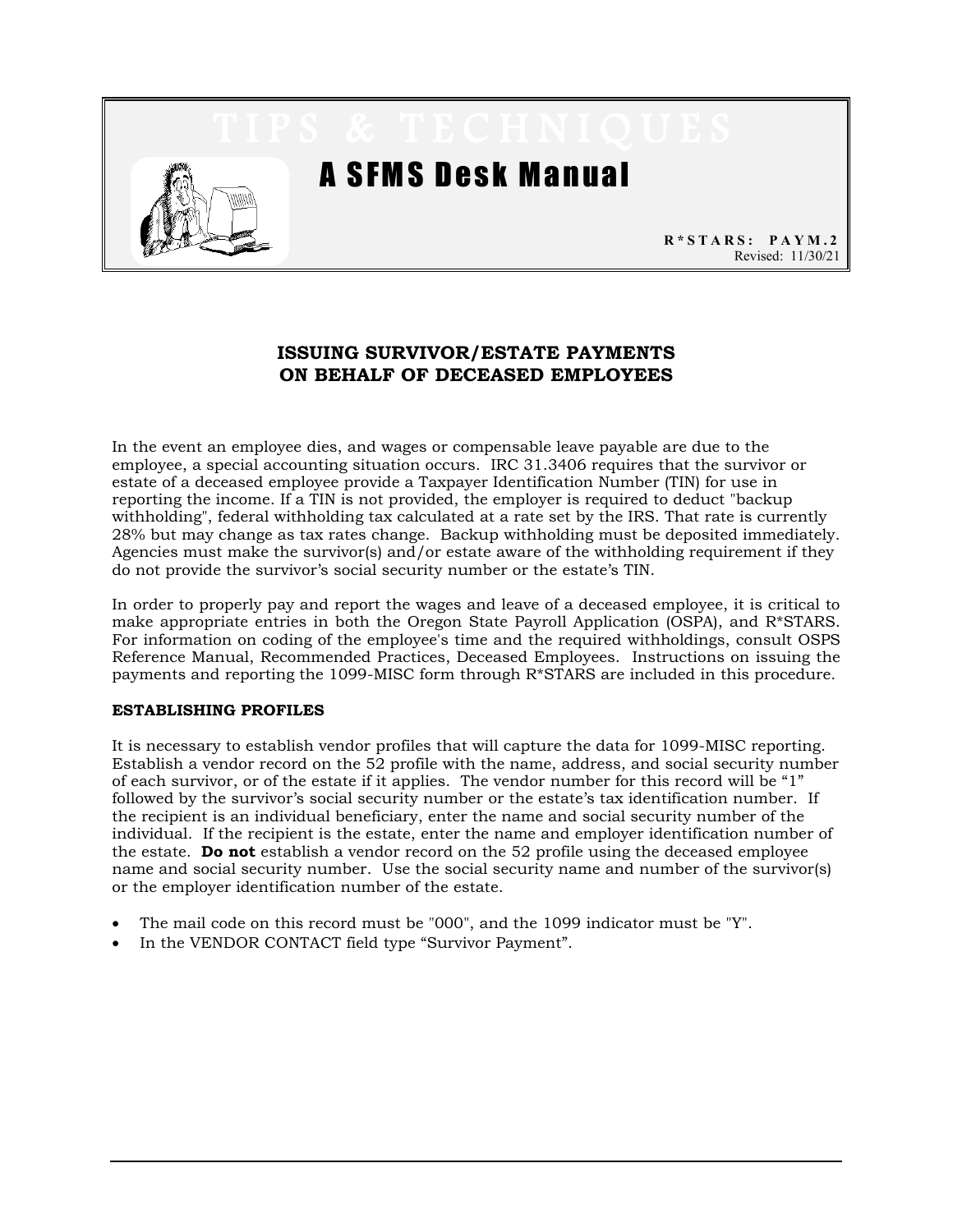| S052 VER 2.0                                                                 | 2.0 STATE OF OREGON<br>SYSTEMWIDE VENDOR PROFILE       |           |        | STATE OF OREGON 03/02/04 11:15 AM                       |
|------------------------------------------------------------------------------|--------------------------------------------------------|-----------|--------|---------------------------------------------------------|
| LINK TO:                                                                     |                                                        |           |        | PROD                                                    |
|                                                                              |                                                        |           |        | VENDOR NO: 1XXXXXXXXX NAME CONTROL: UPDATE MAIL CODE: Y |
| VENDOR NAME:                                                                 |                                                        |           |        |                                                         |
| SEARCH NAMES:                                                                |                                                        |           |        |                                                         |
|                                                                              |                                                        |           |        |                                                         |
| ALT VENDOR/FID: $1099$ IND: Y FEI/SSN IND: REASON CODE:                      |                                                        |           |        |                                                         |
|                                                                              | VENDOR TYPE: OWNRSHP CD: 2ND TIN NTC: VN STATUS:       |           |        |                                                         |
| ADDRESS:                                                                     |                                                        |           |        |                                                         |
|                                                                              |                                                        |           |        |                                                         |
|                                                                              |                                                        |           |        |                                                         |
|                                                                              |                                                        |           |        |                                                         |
| CITY:                                                                        | ST: ZIP: CNTRY:                                        |           |        |                                                         |
|                                                                              | VENDOR CONTACT: Survivor Payment                       |           |        | TAX OFFSET EXMPT: N                                     |
| TELEPHONE:                                                                   |                                                        | EXT: FAX: |        | HOLD RSN:                                               |
| PDT: MA EMAIL:                                                               |                                                        |           |        | PNI:                                                    |
| AGY: CONTACT:                                                                |                                                        |           | PHONE: |                                                         |
|                                                                              | DIR DEP DATE:                                          |           |        |                                                         |
|                                                                              |                                                        |           |        |                                                         |
|                                                                              |                                                        |           |        | W9 REQUEST DATE: BU/WH EFF DATE: STATUS CODE: R         |
|                                                                              | EFF START DATE: 03022004 EFF END DATE: LAST PROC DATE: |           |        |                                                         |
|                                                                              |                                                        |           |        |                                                         |
| F1-HELP F3-DEL F5-NXT F6-51 F9-INT F10-SAVE F11-SAVE/CLR ENTER-INO CLEAR-EXT |                                                        |           |        |                                                         |
|                                                                              |                                                        |           |        |                                                         |
|                                                                              |                                                        |           |        |                                                         |

For additional information on how to establish vendor profiles, see the procedure in the SFMS Desk Manual, R\*STARS: PROF.1, "R\*STARS VENDOR PROFILE".

# **REPORTING WAGES**

Wages paid after death, but within the same year, are not subject to FIT withholding.

- These payments are made through OSPA
- Reported on Form W2 Payments subject to SS and HI taxes. Not WTOC/FIT wages.
- Reported on Form 1099-MISC If the gross payment is greater than or equal to \$600 or if there was any amount of backup withholding. Report the gross amount of federal wages to the beneficiary or estate in box 3. Report any amount of backup withholding in box 4.

All payments made after the year of death are reported on Form1099-MISC only

- These payments are made through SFMA, see below
- Report the **gross** amount of federal wages as a payment to each survivor or estate in box 3.
- Report any backup withholding in box 4.
- Not subject to SS or HI taxes

# **ISSUING PAYMENTS AFTER THE YEAR OF DEATH**

These payments are disbursed using warrants in SFMA. If remitting to an estate, the 000 mail code will be used to make the gross wages payment. If survivors are to be paid, the gross wages should be divided equally among the survivors also using the 000 mail code. The survivors or estate should be paid using comptroller object 3126 temporarily added to t-code 222 and the 000 mail codes.